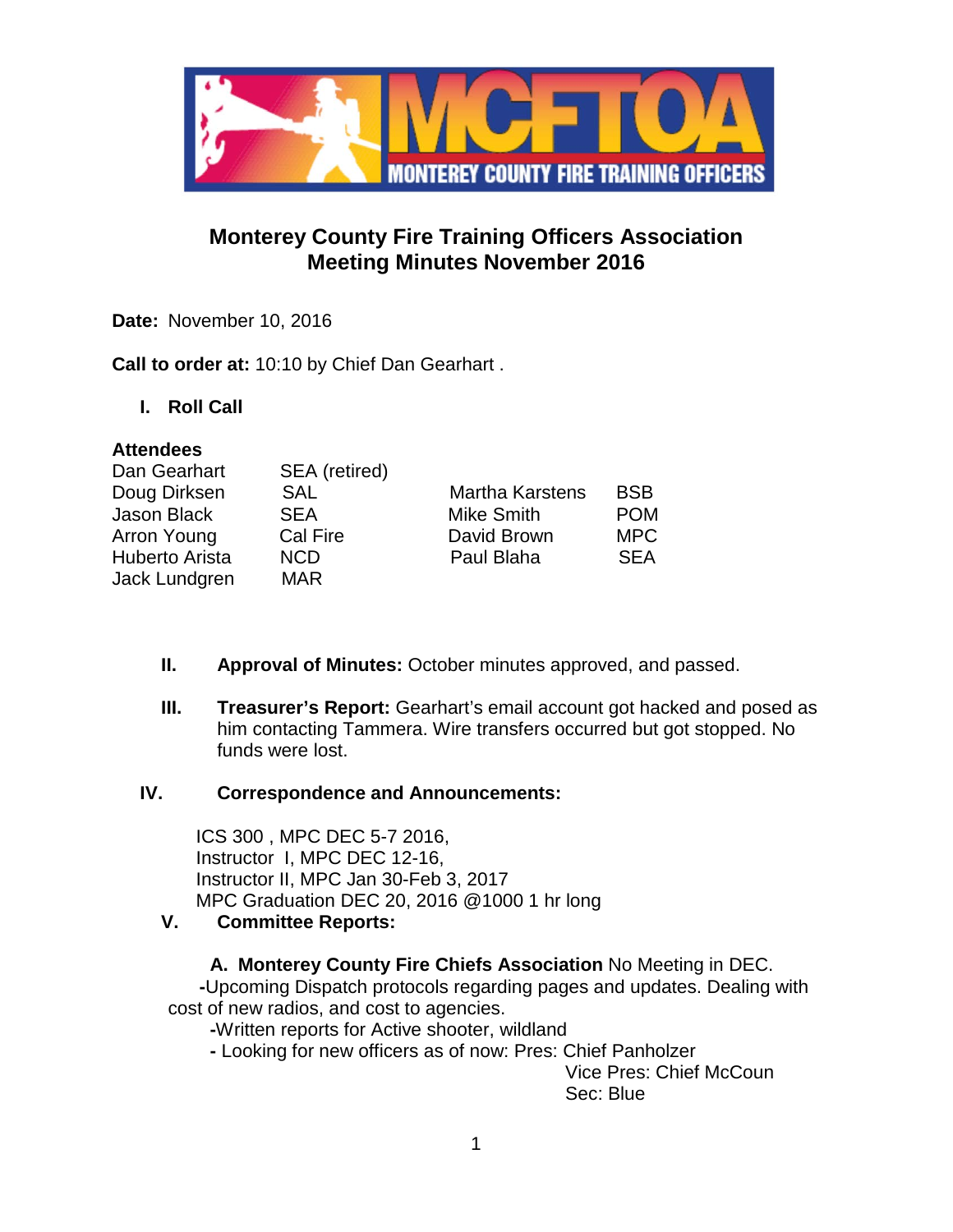

- Annual nominations for Career Firefighter and Vol Firefighter, Letters go to Chiefs Association.
- UASI grants all went to Law Enforcement
- Red Cross working with FD to help install smoke detectors

# **B. Wildland Committee:**

- Dates June 1,3,5 2017 tentative
- Back up dates June 8,10, 12 Section 12 A at Nacimento Road area we are looking at
- Chief Brett Loomis IC for wildland school
- **C. Website** Dan reporting between October 9 to November 9 there were 963 hits, averaging 32.1 a day. Looking at options to sell space on website/vendors

## **D. Fire Academy**

-Noncredit to credit courses still trying to figure out how to work it. - Dec 9 relocating connex box to Joe Lloyd Way

## **E. Mutual Aid Training committee:**

- Committee Chair person new Elect : Jack Lundgren
- Movement Drills

## **VI. Old Business**

- **A.** Trying to keep with Target Solutions, come up with a cost sharing plan
- **B.** Ideas of splitting cost with other agencies that don't have it
- **C.** Looking at some providers that can access county wide material
- **D.** Need to come up with alternative for Fire Library or end it, Motion made to close the Fire Library. Motion second, Motion passed. Discussion on what to do with the materials will occur at the next meeting.

# **VII. New Business**

Election for officers: Elections close next month

| <b>Pres</b> | Dirksen                 | SAL        |
|-------------|-------------------------|------------|
|             | <b>Vice Pres Wilcox</b> | <b>POM</b> |
| <b>Sec</b>  | Smith                   | <b>POM</b> |
| Tres.       | Tammera                 | AMR        |

# **VIII. Good of the Order**

 Chief Blaha New Training Officer for Seaside FD. Congrats Jack Lundgren Acting Assistant Chief Marina